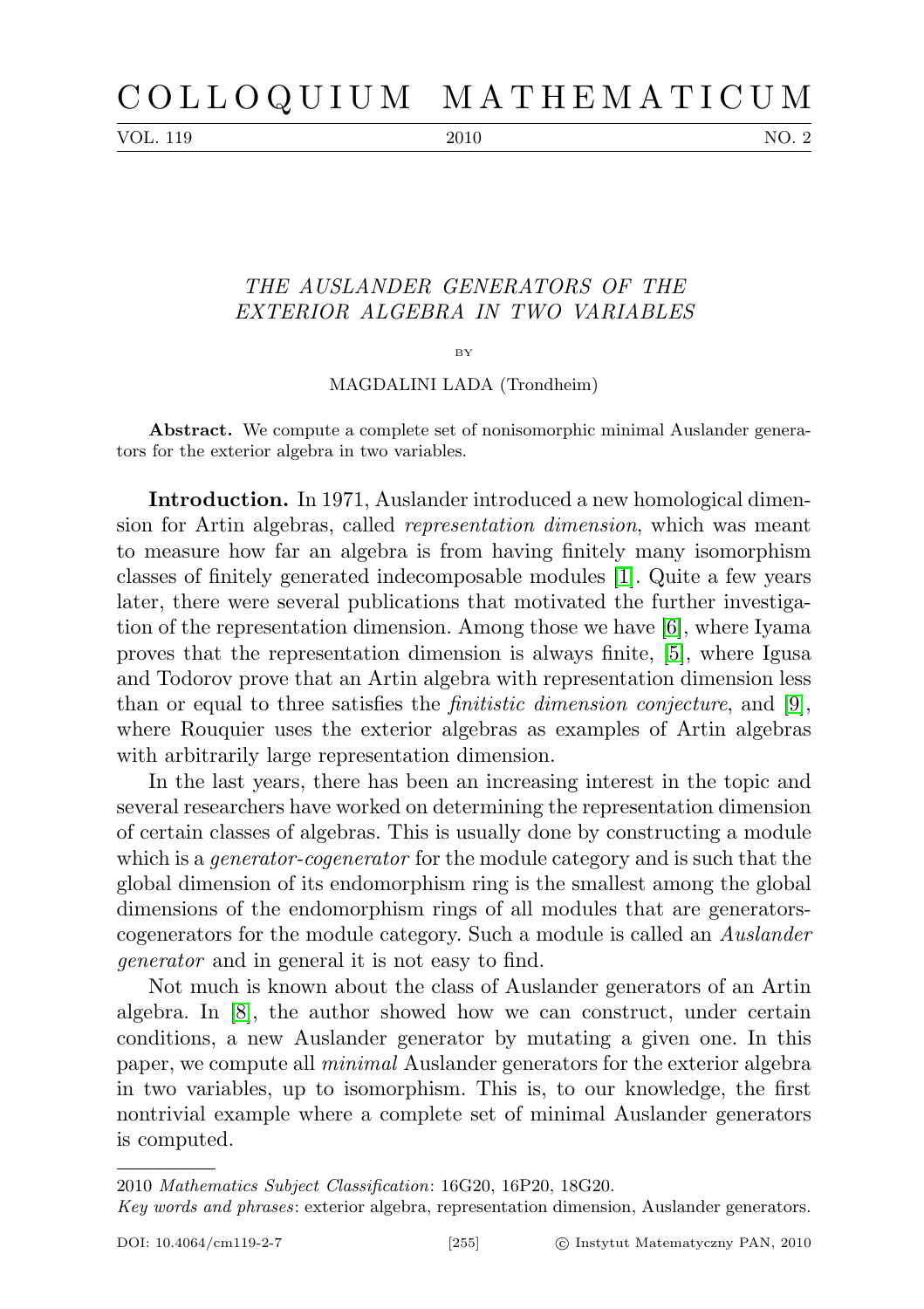**1. Background.** Let  $\Lambda$  be an Artin algebra. We denote by mod  $\Lambda$  the category of finitely generated left Λ-modules, and by a Λ-module we will always mean a module in mod  $\Lambda$ . For a  $\Lambda$ -module M we denote by add M the full subcategory of mod  $\Lambda$  consisting of the direct summands of copies of M.

A *Λ*-module *M* is called a *generator-cogenerator* if all the indecomposable projective and the indecomposable injective  $\Lambda$ -modules are in add  $M$ . The representation dimension of  $\Lambda$ , which we denote by repdim  $\Lambda$ , is defined as follows:

repdim  $\Lambda = \inf \{ \text{gldim End }_{\Lambda}(M) \mid M \text{ generator-cogenerator for mod } \Lambda \}.$ 

A basic  $\Lambda$ -module M is called an Auslander generator if gldim End $\Lambda(M)$  = repdim  $\Lambda$ . An Auslander generator is called *minimal* if for any direct summand N of M that does not contain any projective or injective  $\Lambda$ -modules, we have gldim  $\text{End}_{\Lambda}(M/N) > \text{gldim } \text{End}_{\Lambda}(M)$ . Note that here, the factor module  $M/N$  is the cokernel of the split monomorphism  $N \hookrightarrow M$ .

The following result was proved in [\[3\]](#page-12-5). Recall that, for an Artin algebra Λ, a node is a nonprojective, noninjective simple Λ-module S such that the middle term of the almost split sequence starting at S is projective.

<span id="page-1-0"></span>PROPOSITION 1.1. Let  $\Lambda$  and  $\Lambda'$  be two Artin algebras with no nodes, and  $\alpha: \text{mod } A \rightarrow \text{mod } A'$  a stable equivalence. If the  $\Lambda$ -module  $\Lambda \oplus N$  is an Auslander generator of  $\Lambda$ , then the  $\Lambda'$ -module  $\Lambda' \oplus \alpha N$  is an Auslander generator of Λ'.

As a straightforward consequence of Proposition [1.1,](#page-1-0) we get the following corollary. Note that  $\tau$  denotes the Auslander–Reiten translation and  $\Omega$ denotes the syzygy functor.

<span id="page-1-1"></span>COROLLARY 1.2. Let  $\Lambda$  be a selfinjective algebra with no nodes, and  $\Lambda \oplus N$ an Auslander generator of  $\Lambda$ . Then the  $\Lambda$ -modules  $\Lambda \oplus \tau N$  and  $\Lambda \oplus \Omega(N)$ are also Auslander generators.

*Proof.* Since  $\Lambda$  is selfinjective, both of the functors  $\tau$  and  $\Omega$  induce a stable equivalence on mod  $\Lambda$ .

**2. The exterior algebra.** In this section,  $\Lambda$  will denote the exterior algebra in two variables. We begin by describing  $\Lambda$  as the path algebra of a quiver modulo relations. Let Q be the quiver

$$
\alpha \bigcirc A \bigcirc \beta
$$

and let  $kQ$  be the path algebra of  $Q$  over some algebraically closed field  $k$ . Set  $\Lambda = kQ/I$ , where I is the ideal of  $kQ$  generated by  $\{\alpha^2, \alpha\beta + \beta\alpha, \beta^2\}.$ Then the square of the radical of the quotient algebra  $\Lambda/\mathrm{Soc}\Lambda$  is zero. It is known that if the radical  $\mathfrak{r}_A$  of an Artin algebra A is such that  $\mathfrak{r}_A^2 = 0$ ,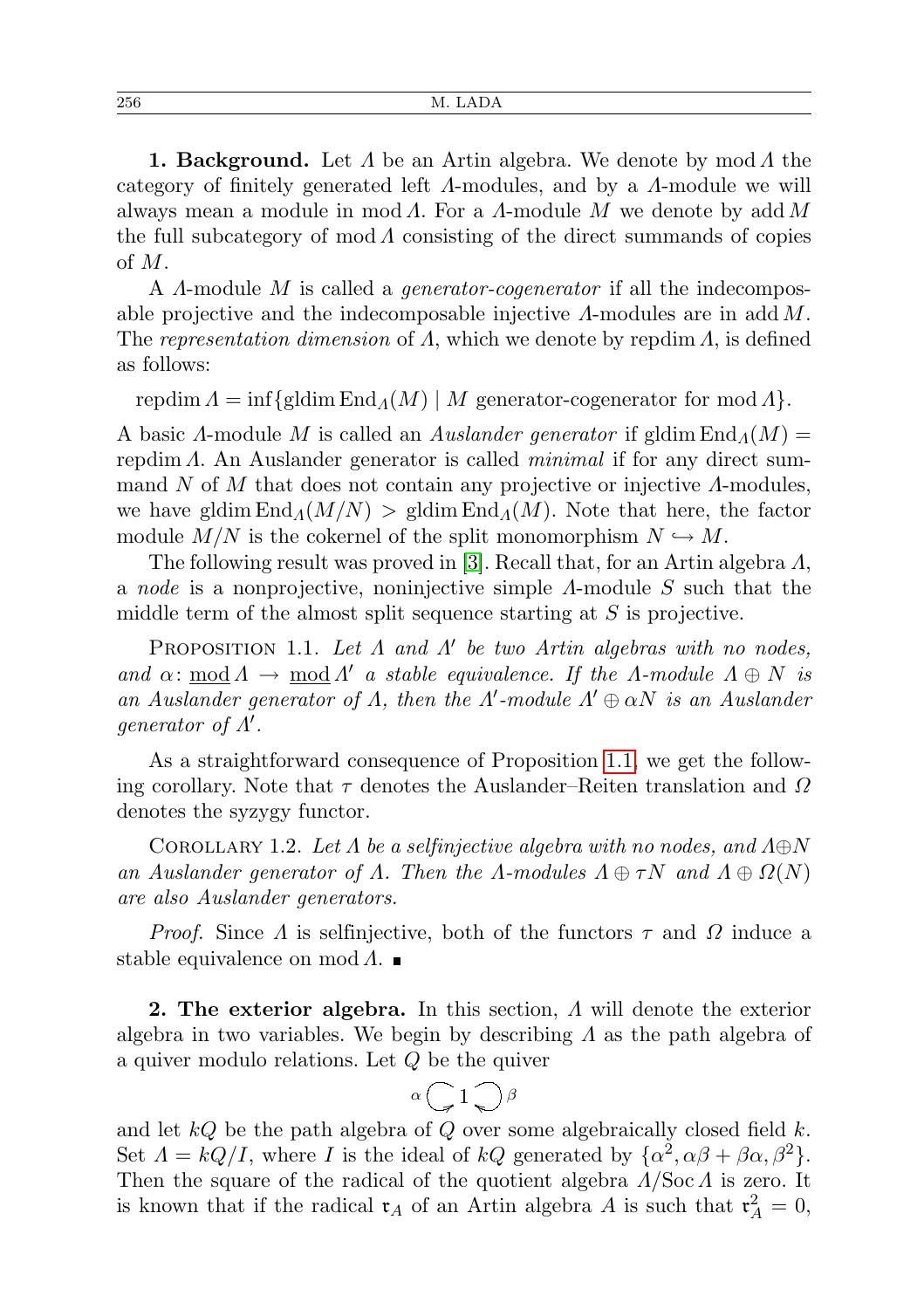then A is stably equivalent to the hereditary algebra given by the triangular matrix

$$
\Sigma_A = \begin{pmatrix} A/\mathfrak{r}_A & 0 \\ \mathfrak{r}_A & A/\mathfrak{r}_A \end{pmatrix}.
$$

An explicit description of the functor giving this stable equivalence can be found in [\[2,](#page-12-6) X.2]. It is not difficult to see that when  $A = \Lambda/\text{Soc }\Lambda$ , where  $\Lambda$  is the exterior algebra in two variables, then  $\Sigma_A$  is isomorphic to the Kronecker algebra. The indecomposable finitely generated modules over the Kronecker algebra, as well as the morphisms between them, are described in [\[2,](#page-12-6) VIII.7]. Moreover, the kernel of the functor that gives the stable equivalence between A and  $\Sigma_A$  is described in [\[2,](#page-12-6) Lemma 2.3, X.2]. Using the above information we have complete control of the indecomposable Λ-modules and the morphisms between them. In particular, we see that the only extra morphisms that exist between two indecomposable  $\Lambda$ -modules (that is, besides the morphisms over the Kronecker algebra) are the morphisms that factor through the simple Λ-module.

We can describe the AR-quiver of  $\Lambda$  as follows. For each  $p$  in  $\mathbb{P}^1(k)$  there is a tube of rank one:



For  $p = (1, \lambda)$  the indecomposable module  $R_{(1,\lambda)}(n)$ , which we will denote by  $R_{\lambda}(n)$ , corresponds to the representation

$$
f_\alpha^\lambda \left(\!\!{\,}^{\mathop{}\limits_{}}_{\mathop{}\limits^{}}\right.\hspace{-1.5pt} k^{2n} \left.\!\!{\,}^{\mathop{}\limits_{}}_{\mathop{}\limits^{}}\right) f_\beta^\lambda
$$

 $\sim$   $\sim$ where  $f_{\alpha}^{\lambda}$  is given by the matrix  $\begin{pmatrix} \mathbf{0}_n & \mathbf{0}_n \\ \mathbf{I}_n & \mathbf{0}_n \end{pmatrix}$  $\begin{pmatrix} \mathbf{0}_n & \mathbf{0}_n \\ \mathbf{I}_n & \mathbf{0}_n \end{pmatrix}$  and  $f_\beta^\lambda$  is given by the matrix  $\left(\begin{smallmatrix} \mathbf{0}_n & \mathbf{0}_n \\ \mathbf{J}_n(\lambda) & \mathbf{0}_n \end{smallmatrix}\right)$ . Here  $\mathbf{J}_n(\lambda)$  denotes the  $n \times n$  Jordan block with eigenvalue  $\lambda$ .

For  $p = (0, 1)$ , the indecomposable module  $R_{(1,0)}(n)$ , which we will denote by  $R(n)$ , corresponds to the representation

$$
f_\alpha \bigsubsetneq k^{2n} \bigcirc f_\beta
$$

where  $f_{\alpha}$  is given by the zero matrix  $\overrightarrow{0}_{2n}$  and  $f_{\beta}$  is given by the matrix  $\begin{pmatrix} 0_n & 0_n \\ 1 & 0 \end{pmatrix}$  $\begin{array}{cc} \mathbf{0}_n \ \mathbf{0}_n \ \mathbf{I}_n \ \mathbf{0}_n \end{array} \big).$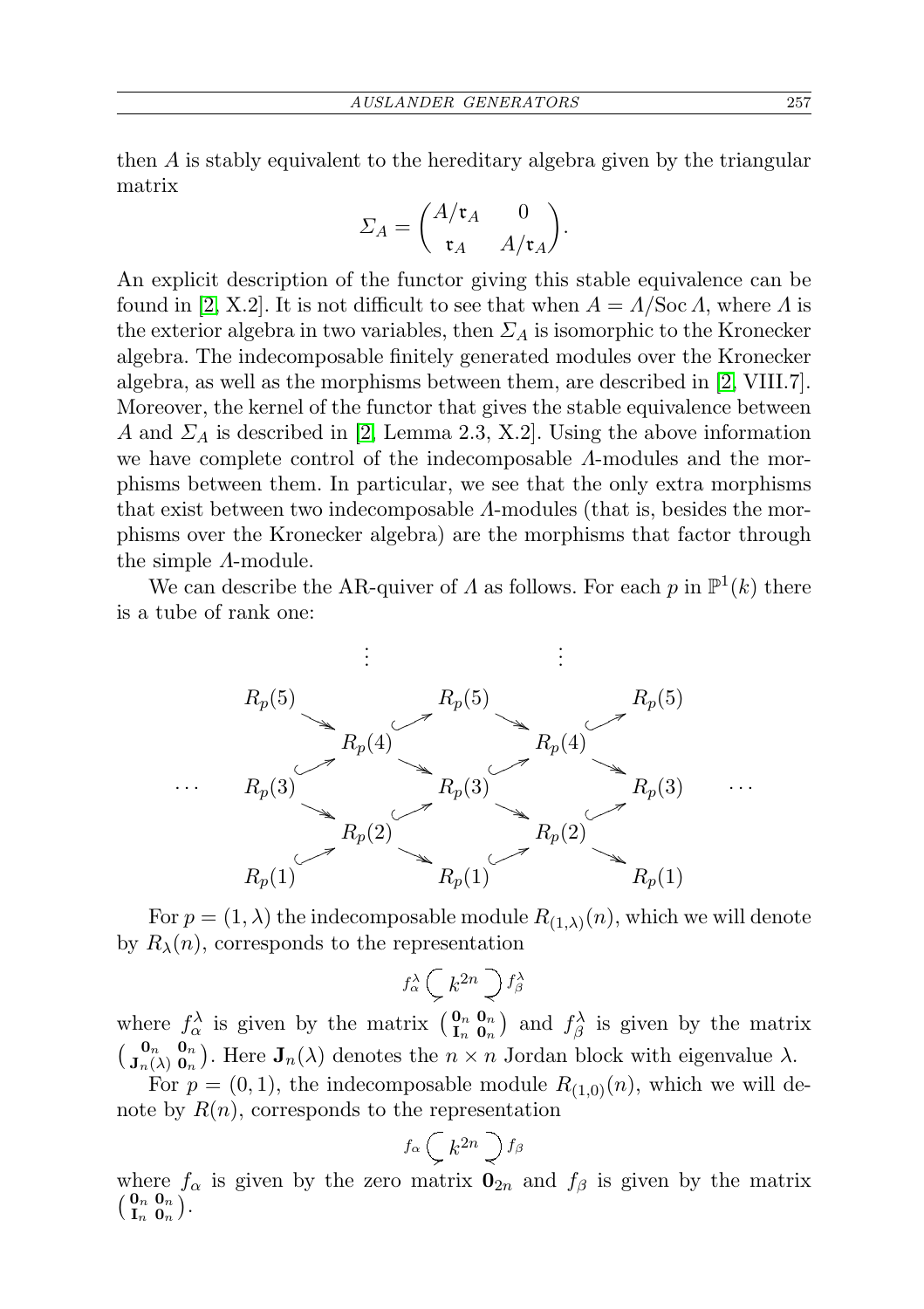Besides the tubes, there is one more component that contains the projective-injective  $\Lambda$ -module  $\Lambda$  and the simple  $\Lambda$ -module  $S$ :



where by **r** we denote the radical of A. For simplicity, set  $S_{2m} = (\text{Tr}D)^m S$  and  $S_{2m+1} = (\text{Tr}D)^m (A/\text{Soc}\,A), m \in \mathbb{Z}$ . For  $n > 0$ , the A-module  $S_n$  corresponds to the representation

$$
g_{\alpha}\left(\mathbf{L}^{2n+1}\right)g_{\beta}
$$

where  $g_{\alpha}$  is given by the matrix

$$
\begin{pmatrix} \mathbf{0}_n & \mathbf{0}_{n \times (n+1)} \\ \mathbf{I}_n & \mathbf{0}_{n \times (n+1)} \\ \mathbf{0}_{1 \times n} & \mathbf{0}_{1 \times (n+1)} \end{pmatrix}
$$

and  $g_\beta$  is given by the matrix

$$
\begin{pmatrix} \mathbf{0}_n & \mathbf{0}_{n \times (n+1)} \\ \mathbf{0}_{1 \times n} & \mathbf{0}_{1 \times (n+1)} \\ \mathbf{I}_n & \mathbf{0}_{n \times (n+1)} \end{pmatrix}.
$$

Dually, for  $n < 0$ , the A-module  $S_n$  corresponds to the representation

$$
h_{\alpha}\left(\mathcal{L}^{2n+1}\right)h_{\beta}
$$

where  $h_{\alpha} = g_{\alpha}^T$  and  $h_{\beta} = g_{\beta}^T$ .

We already know by [\[1\]](#page-12-0) that repdim  $\Lambda = 3$  and that the  $\Lambda$ -module  $M_0 =$  $\Lambda \oplus S_0 \oplus \Lambda /$ Soc $\Lambda$  is an Auslander generator. In the next proposition we give an infinite set of nonisomorphic Auslander generators. Then we prove that this set forms a complete set of nonisomorphic minimal Auslander generators of Λ.

PROPOSITION 2.1. With the above notation, let  $M_n = \Lambda \oplus S_n \oplus S_{n+1}$ . Then  $M_n$  is a minimal Auslander generator for all n in  $\mathbb{Z}$ .

Proof. For any integer m, we have by definition

$$
M_{2m} = \Lambda \oplus (\tau^{-1})^m S \oplus (\tau^{-1})^m (\Lambda / \operatorname{Soc} \Lambda)
$$
  
=  $\Lambda \oplus (\tau^{-1})^m (S \oplus \Lambda / \operatorname{Soc} \Lambda),$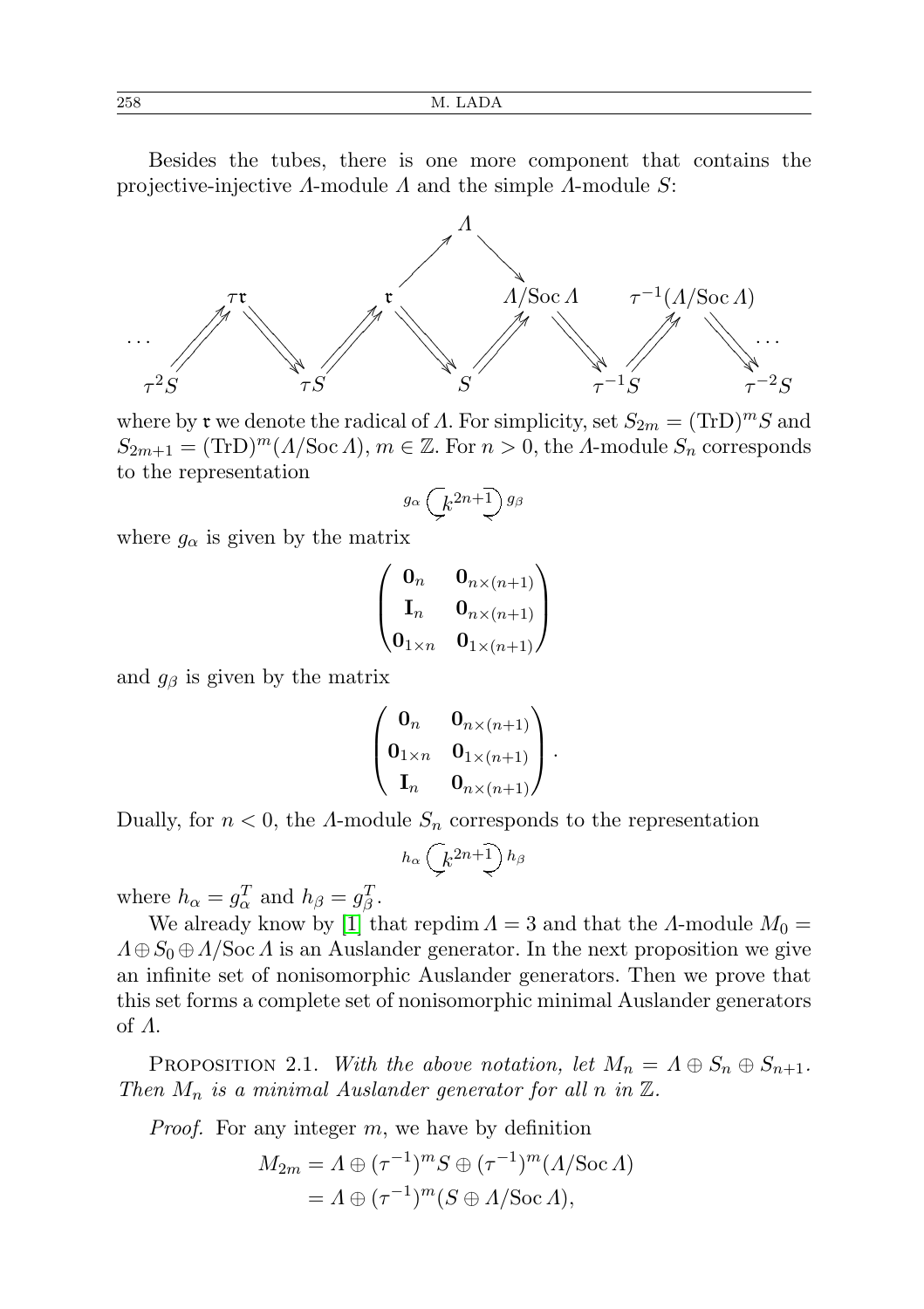$$
M_{2m+1} = \Lambda \oplus (\tau^{-1})^m (\Lambda / \operatorname{Soc} \Lambda) \oplus (\tau^{-1})^{m+1} S
$$
  
=  $\Lambda \oplus (\tau^{-1})^m \Omega^{-1} S \oplus (\tau^{-1})^m \Omega (\Lambda / \operatorname{Soc} \Lambda)$   
=  $\Lambda \oplus (\tau^{-1})^m \Omega^{-1} (S \oplus \Lambda / \operatorname{Soc} \Lambda).$ 

Hence, by Corollary [1.2,](#page-1-1) we only need to show that  $M_0 = \Lambda \oplus S_0 \oplus S_1 =$  $\Lambda \oplus S \oplus \Lambda / \mathbf{S}$  is a minimal Auslander generator. We already know by [\[1\]](#page-12-0) that  $M_0$  is an Auslander generator. As for the minimality, straightforward computations show that

$$
\text{gldim End}_{\Lambda}(M_0/S_0) = \text{gldim End}_{\Lambda}(M_0/S_1)
$$
  
= 
$$
\text{gldim End}_{\Lambda}(M_0/(S_0 \oplus S_1)) = \infty.
$$

REMARK. We note that for  $n \geq 0$  the Auslander generators  $M_n$  can be obtained from  $M_0$  by iterated mutation, as described in [\[8,](#page-12-4) Section 4]. Dually, for  $n \leq 0$ , the Auslander generators  $M_n$  can be obtained from  $M_{-1}$ by iterated mutation.

The rest of the section is devoted to showing that the  $\Lambda$ -modules  $M_n$ , for *n* in  $\mathbb{Z}$ , are all the Auslander generators for  $\Lambda$ , up to isomorphism.

In the next proposition we compute the global dimension of the endomorphism ring of a generator of  $\Lambda$ , whose nonprojective summands belong to some tube (not necessarily the same) of the AR-quiver of Λ.

<span id="page-4-0"></span>PROPOSITION 2.2. Let M be a generator for mod A such that all its nonprojective indecomposable summands are of the form  $R_p(n)$  for some  $p \in \mathbb{P}^1(k)$  and some  $n \in \mathbb{N}$ . Then gldim  $\text{End}_A(M) = \infty$ .

*Proof.* Let  $p \in \mathbb{P}^1(k)$  be such that there is an indecomposable direct summand of M isomorphic to  $R_p(n)$ . Choose n to be the largest natural number such that  $R_p(n)$  is isomorphic to a direct summand of M. We show by induction that on the quiver of  $\text{End}_{\Lambda}(M)^{\text{op}}$  there is a loop at the vertex corresponding to the simple module  $\mathcal{S}_{R_p(n)}$ , where by  $\mathcal{S}_{R_p(n)}$  we denote the top of the indecomposable projective  $\text{End}_{\Lambda}(M)^\text{op}\text{-module } \text{Hom}_{\Lambda}(M,R_p(n)).$ In particular, we show that there is a morphism  $f_n: R_p(n) \to R_p(n)$ , which is not the identity, that does not factor through any indecomposable summand of M. Considering the previous representation of the module  $R_p(n)$ , the morphism  $f_n$  is given by the matrix

$$
A_{f_n} = \left( \begin{array}{cccc} 0 & 0 & \cdots & 0 & 0 \\ \vdots & \vdots & & \vdots & \vdots \\ 0 & 0 & \cdots & 0 & 0 \\ 1 & 0 & \cdots & 0 & 0 \end{array} \right)
$$

.

If M has an indecomposable direct summand  $R_p(m)$ , then by the choice of n, we have  $m \leq n$  and it is not hard to see, looking at all possible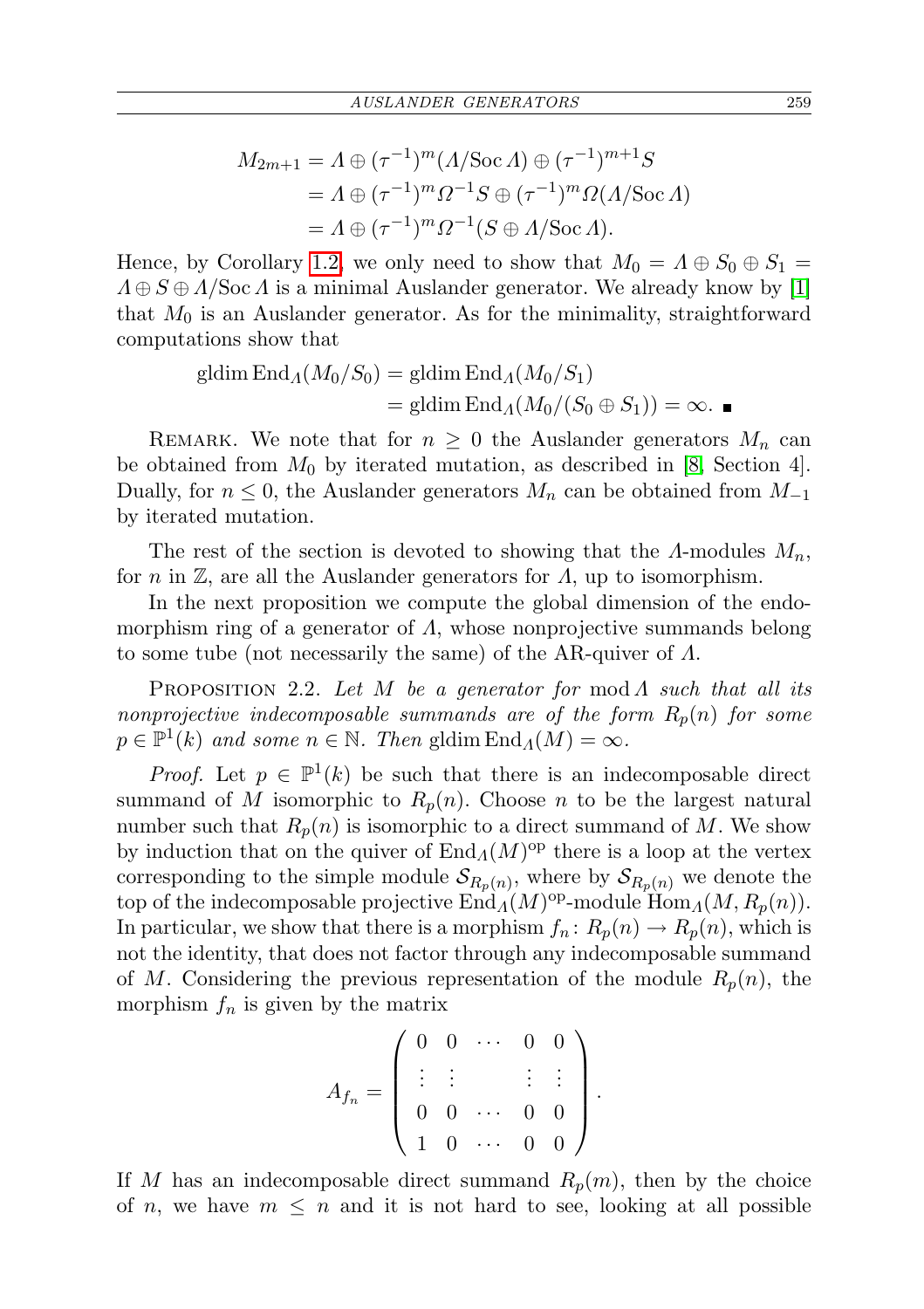morphisms between  $R_p(m)$  and  $R_p(n)$ , that in this case  $f_n$  does not factor through  $R_p(m)$ . For p different from q and for any n and m, the only nonzero morphims from  $R_p(n)$  to  $R_q(m)$ , and vice versa, factor through the simple A-module S. Using this fact it is easy to see that  $f_n$  does not factor through any other indecomposable summand of M of the form  $R_q(m)$ , for any m and  $q \neq p$ . We show by induction on n that  $f_n$  does not factor through  $\Lambda$ either.

Let  $n = 1$ . It is not hard to see that the composition of any morphism from  $\text{Hom}_{A}(R_n(1), A)$  with any morphism from  $\text{Hom}_{A}(A, R_n(1))$  is zero. It follows that  $f_1: R_p(1) \to R_p(1)$  does not factor through  $\Lambda$ . Assume that  $f_k: R_p(k) \to R_p(k)$  does not factor through A. We have the following factorization of  $f_k$ :

$$
R_p(k) \xrightarrow{f_k} R_p(k)
$$
  
\n
$$
\downarrow \qquad \qquad \downarrow
$$
  
\n
$$
R_p(k+1) \xrightarrow{f_{k+1}} R_p(k+1)
$$

where i and  $\pi$  are the natural inclusion and natural projection respectively. Thus, we see that if  $f_{k+1}$  factors through  $\Lambda$  then so does  $f_k$ . Hence  $f_n$  does not factor through  $\Lambda$  for any  $n$  in  $\mathbb N$ . We have thus proven that the quiver of  $\text{End}_{\Lambda}(M)$  has a loop at the vertex of the simple module corresponding to  $R_p(n)$ . This implies that gldim  $\text{End}_A(M) = \infty$  [\[4\]](#page-12-7).

The above proposition shows that the set of the indecomposable nonprojective summands of an Auslander generator of Λ must contain at least one module isomorphic to  $S_n$  for some n. Next, we consider the case where a generator of Λ has exactly one indecomposable direct summand isomorphic to  $S_n$  for some integer n.

<span id="page-5-0"></span>PROPOSITION 2.3. Let M be a generator for mod  $\Lambda$  that has exactly one indecomposable direct summand isomorphic to  $S_n$  for some integer n. Then gldim  $\text{End}_{A}(M) \geq 4$ .

*Proof.* Due to Corollary [1.2,](#page-1-1) we can assume that  $S_n = S_0 = S$ . Moreover, since gldim  $\text{End}_{\Lambda}(A \oplus S) = \infty$ , we can also assume that M has at least one more nonprojective indecomposable direct summand besides S. Set  $\Gamma = \text{End}_{\Lambda}(M)^\text{op}$ . We will compute the projective dimension of the simple *Γ*-module  $S_S$  that corresponds to *S*. Let  $p_1, \ldots, p_m$  in  $\mathbb{P}^1(k)$  be such that there is an indecomposable direct summand of M isomorphic to  $R_{p_i}(n_i)$ . We choose  $n_i$  to be the largest natural number such that  $R_{p_i}(n_i)$  is isomorphic to a direct summand of  $M$ . Straightforward computations show that gldim  $\text{End}_{\Lambda}(A \oplus S \oplus R_{p}(1)) = \infty$  for any p in  $\mathbb{P}^{1}(k)$ , so we can assume in addition that if  $m = 1$ , then  $n_1 > 1$ . Let  $g_i: R_{p_i}(n_i) \to S$  be the morphism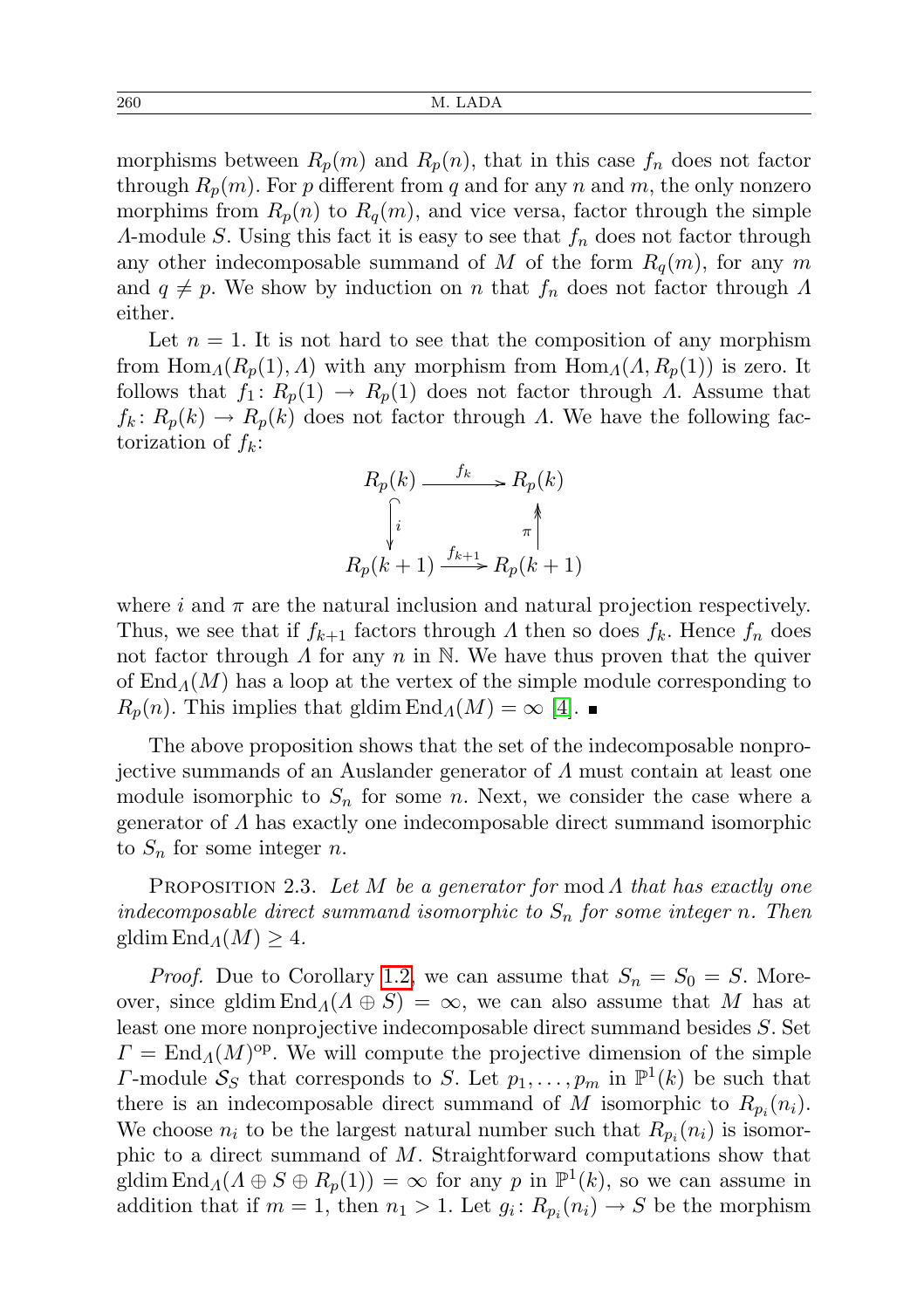given by the matrix

 $A_{a_i} = (1 \ 0 \ \cdots \ 0).$ 

We show that we then have an exact sequence

$$
0 \to S_{\left(\sum_{i=1}^{m} n_i\right)-1} \to R_{p_1}(n_1) \oplus \cdots \oplus R_{p_m}(n_m) \xrightarrow{\underline{g}=(g_1,\ldots,g_m)} S \to 0
$$

We use induction on m. Let  $m = 1$ . We show by induction on  $n_1$  that we have an exact sequence

$$
0 \to S_{n_1-1} \to R_{p_1}(n_1) \xrightarrow{g_1} S \to 0.
$$

For  $n_1 = 1$  it is obvious that the sequence

$$
0 \to S \to R_{p_1}(1) \xrightarrow{g_1} S \to 0
$$

is exact. Assume that for  $n_1 = k$  the sequence

$$
0 \to S_{k-1} \to R_{p_1}(k) \xrightarrow{g_1} S \to 0
$$

is exact and consider the following pushout diagram:

$$
\begin{array}{ccc}\n & 0 & 0 \\
 & \downarrow & \downarrow \\
0 \longrightarrow S_{k-1} \longrightarrow R_{p_1}(k) \longrightarrow S \longrightarrow 0 \\
 & \downarrow & \downarrow \\
0 \longrightarrow \text{Ker } g_1 \longrightarrow R_{p_1}(k+1) \longrightarrow S \longrightarrow 0 \\
 & \downarrow & \downarrow \\
R_{p_1}(1) \longrightarrow R_{p_1}(1) \\
 & \downarrow & \downarrow \\
0 & 0\n\end{array}
$$

where the inclusion *i* is the irreducible morphism from  $R_{p_1}(k)$  to  $R_{p_1}(k+1)$ . Since the rightmost vertical short exact sequence of the diagram is nonsplit, the leftmost vertical short exact sequence is also nonsplit. We claim Ker  $g_1 \simeq S_k$ . First note that since all the morphisms involved in the above diagram are graded, with respect to the grading induced by the radical layers, we can view the above diagram over the Kronecker algebra. If X is an indecomposable direct summand of  $Ker g_1$ , then as we see from the leftmost vertical sequence of the diagram, there is a nonzero morphism from  $S_{k-1}$ , which is a preprojective module, to  $X$ , and a nonzero morphism from  $X$ to  $R_{p_1}(1)$ , which is a regular module. This means that X has to be either a preprojective module  $S_t$  with  $t \geq k-1$  or a regular module from the same tube as  $R_{p_1}(1)$ . Since the sequence  $0 \to S_{k-1} \to \text{Ker } g_1 \to R_{p_1}(1) \to 0$  does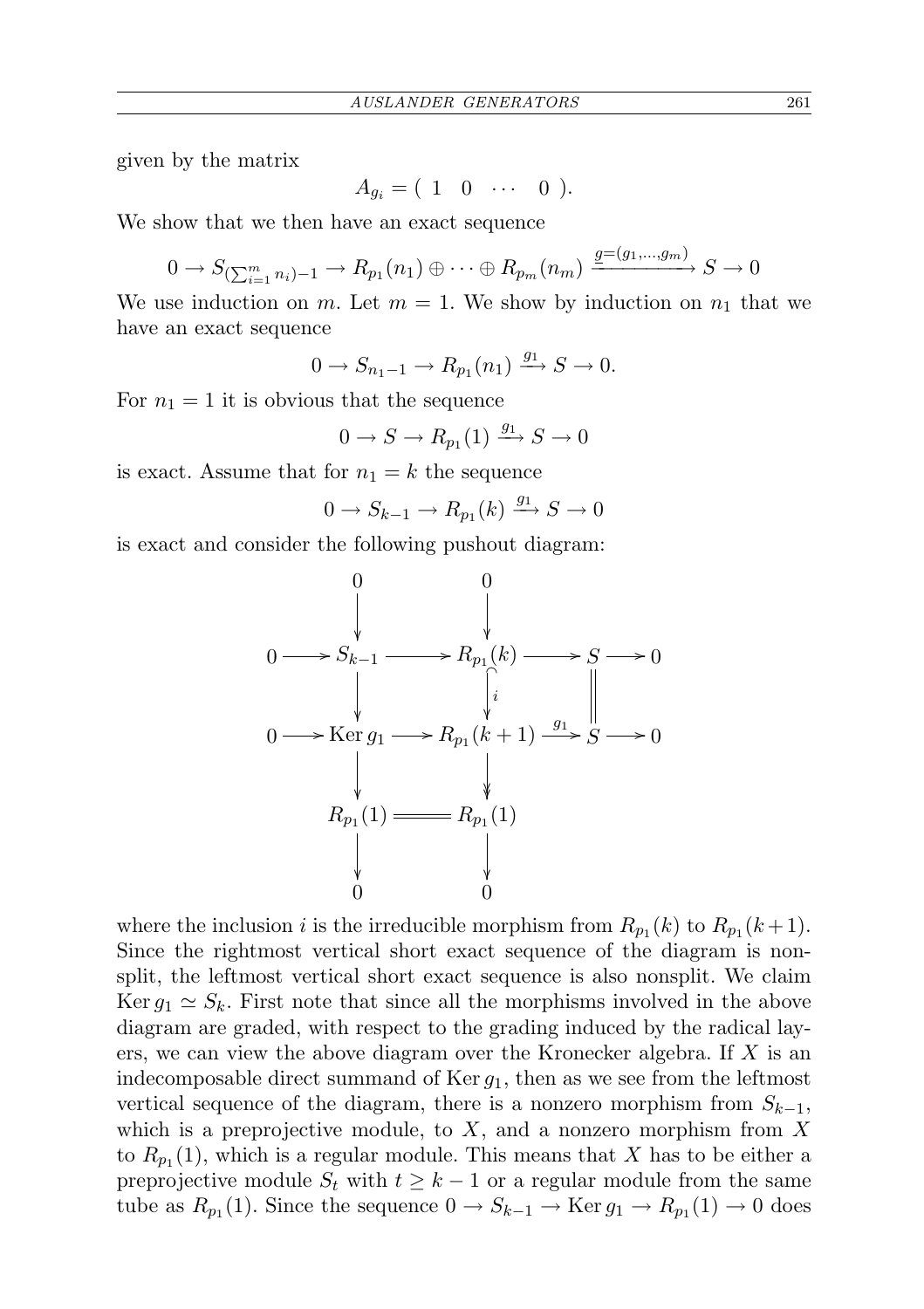not split, it is easy to see, by counting the dimensions of the top and the socle sequence, that X has to be isomorphic to  $S_k$ . Hence Ker  $g_1 \simeq S_k$ .

Next assume that for  $m = k > 1$  there is an exact sequence

 $0 \to S_{(\sum_{i=1}^k n_i)-1} \to R_{p_1}(n_1) \oplus \cdots \oplus R_{p_k}(n_k) \xrightarrow{\underline{g}=(g_1,...,g_k)} S \to 0.$ 

Let  $j \in \{1, \ldots, k, k+1\}$  and consider the following commutative exact diagram:



We view the above diagram over the Kronecker algebra  $H$ . Then, as we see from the diagram, there is a nonzero morphism form  $\text{Ker } g$  to  $R_{p_j}(n_j)$ for all j in  $\{1, \ldots, k, k+1\}$ . But since over the Kronecker algebra we have  $\text{Hom}_{H}(R_{p}(n), R_{q}(m)) = (0)$  for  $p \neq q$  and any m and n, we conclude that Ker g does not contain any summand isomorphic to  $R_p(n)$  for any p and n. Hence, Ker g only contains summands isomorphic to  $S_n$  for some  $n \geq$  $(\sum_{i=1}^{k+1} n_i) - 1$ . The only n such that  $S_n$  satisfies the dimension formulas for  $i \neq j$ <br>the top and the socle sequences of the sequence

$$
0 \to S_{\left(\sum_{\substack{i=1 \ i \neq j}}^{k+1} n_i\right) - 1} \to \text{Ker}\,\underline{g} \to R_{p_j(n_j)} \to 0
$$

is  $n = (\sum_{i=1}^{k+1} n_i) - 1$ . Thus, we have

$$
\operatorname{Ker} \underline{g} \simeq S_{(\sum_{i=1}^{k+1} n_i) - 1}.
$$

Hence, we have shown that for any  $m \geq 0$  we have an exact sequence

$$
0 \to S_{\left(\sum_{i=1}^m n_i\right)-1} \to R_{p_1}(n_1) \oplus \cdots \oplus R_{p_m}(n_m) \xrightarrow{\underline{g}=(g_1,\ldots,g_m)} S \to 0.
$$

Recall that  $n_i$  is chosen to be the largest natural number such that  $R_{p_i}(n_i)$  is isomorphic to a direct summand of M. Due to this fact it is not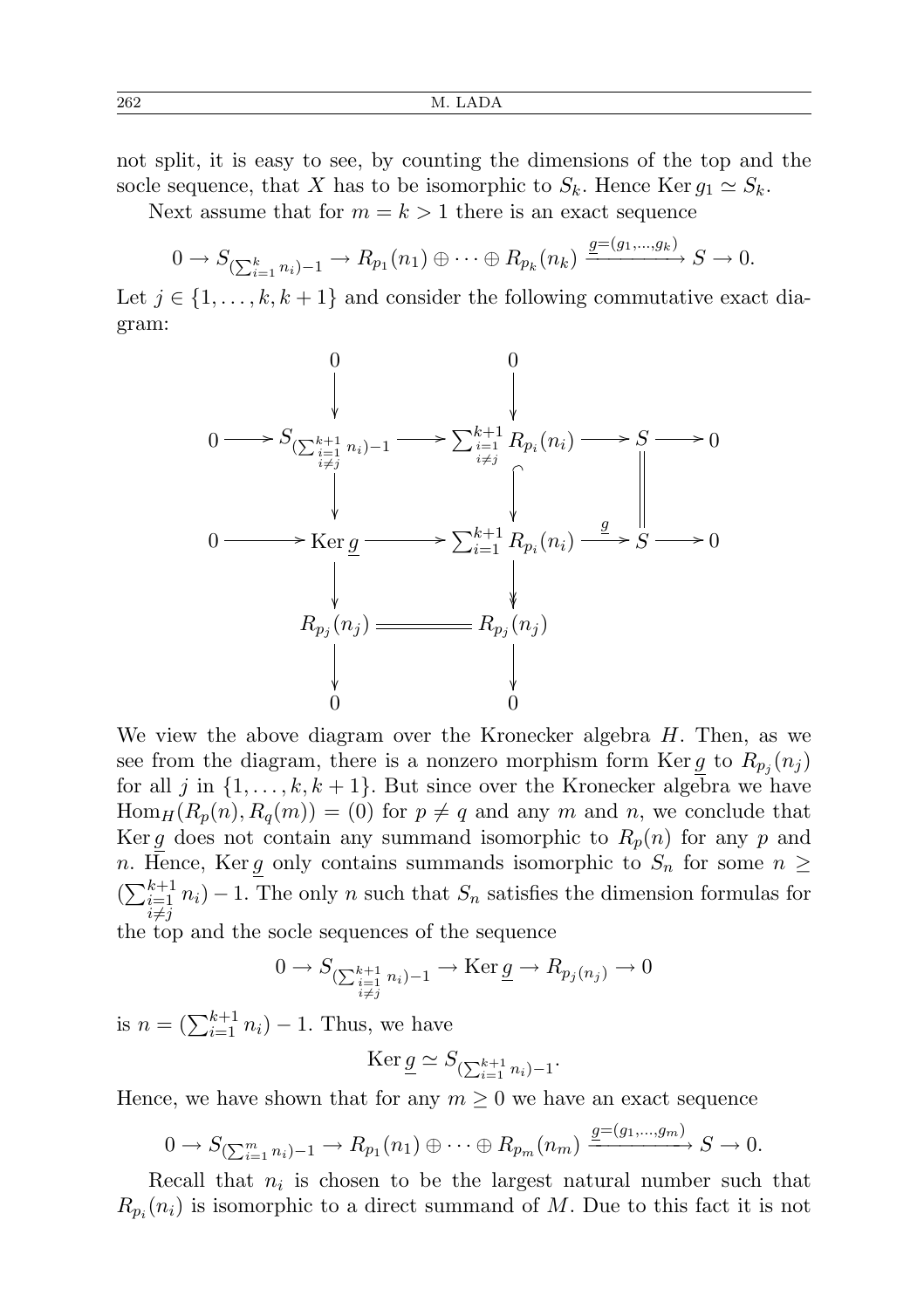hard to see that the cokernel of the morphism

 $\text{Hom}_{\Lambda}(M, \underline{g})$ :  $\text{Hom}_{\Lambda}(M, R_{p_1}(n_1) \oplus \cdots \oplus R_{p_m}(n_m)) \to \text{Hom}_{\Lambda}(M, S)$ 

is the simple module  $S_S$  (see again [\[2,](#page-12-6) VIII.7] for the structure of the Homspaces between regular modules over the Kronecker algebra). Since the functor Hom<sub> $\Lambda$ </sub> $(M, -)$  is left exact, we have an exact sequence of  $\Gamma$ -modules

$$
0 \to \text{Hom}_{\Lambda}(M, S_{(\sum_{i=1}^{m} n_i)-1}) \to \text{Hom}_{\Lambda}(M, R_{p_1}(n_1) \oplus \cdots \oplus R_{p_m}(n_m))
$$

$$
\xrightarrow{\text{Hom}_{\Lambda}(M,g)} \text{Hom}_{\Lambda}(M, S) \to S_S \to 0.
$$

Note that the *Γ*-modules  $Hom_A(M, R_{p_1}(n_1) \oplus \cdots \oplus R_{p_m}(n_m))$  and  $\text{Hom}_{\Lambda}(M, S)$  are projective, hence  $\text{Hom}_{\Lambda}(M, S_{(\sum_{i=1}^{m} n_i)-1}) \simeq \Omega^2_{\Gamma}(S_S)$ . Since we have assumed that if  $m = 1$ , then  $n_1 > 1$ , we find that  $S_{(\sum_{i=1}^m n_i)-1}$ is not in add M, hence  $\text{pd}_\Gamma \mathcal{S}_S > 2$ . To compute the rest of the projective resolution of  $S_S$ , we need to find an add M-approximation of the A-module  $S_{(\sum_{i=1}^{m}n_i)-1}.$ 

Let

$$
p\colon P\to S_{(\sum_{i=1}^m n_i)-1}
$$

be the projective cover of  $S_{(\sum_{i=1}^m n_i)-1}$  and

$$
\lambda \colon \operatorname{Soc}(S_{(\sum_{i=1}^{m} n_i)-1}) \to S_{(\sum_{i=1}^{m} n_i)-1}
$$

be the natural inclusion. Then it is easy to verify that the morphism

$$
P \oplus \text{Soc}(S_{(\sum_{i=1}^{m} n_i)-1}) \xrightarrow{(p \lambda)} S_{(\sum_{i=1}^{m} n_i)-1}
$$

is the minimal add M-approximation of  $S_{(\sum_{i=1}^{m} n_i)-1}$ . Moreover, straightforward computation shows that

$$
Ker(p \lambda) \simeq S_{-(\sum_{i=1}^{m} n_i)+1}
$$

Hence, we have an exact sequence

$$
0 \to \text{Hom}_{\Lambda}(M, S_{-(\sum_{i=1}^{m} n_i)+1}) \to \text{Hom}_{\Lambda}(M, P \oplus \text{Soc}(S_{(\sum_{i=1}^{m} n_i)-1}))
$$

$$
\xrightarrow{\text{Hom}_{\Lambda}(M, (p \lambda))} \text{Hom}_{\Lambda}(M, S_{(\sum_{i=1}^{m} n_i)-1}) \to 0.
$$

Since  $S_{-(\sum_{i=1}^m n_i)+1}$  is not in add M, it follows that the  $\Gamma$ -module  $\text{Hom}_{\Lambda}(M, S_{-(\sum_{i=1}^m n_i)+1}),$  which is isomorphic to  $\Omega^3_{\Gamma}(\mathcal{S}_S)$ , is not projective. Hence pd<sub>Γ</sub>  $S_S \geq 4$ , which implies that gldim  $\Gamma \geq 4$ . Thus, gldim End<sub>Λ</sub>(M)  $>4.$  ■

<span id="page-8-0"></span>So, according to Propositions [2.2](#page-4-0) and [2.3,](#page-5-0) the set of nonprojective indecomposable summands of an Auslander generator  $M$  of  $\Lambda$  must contain at least two modules from the component of the AR-quiver that contains Λ. We show that if M is in addition minimal, then  $M \simeq M_n$  for some integer n. We need the following lemma.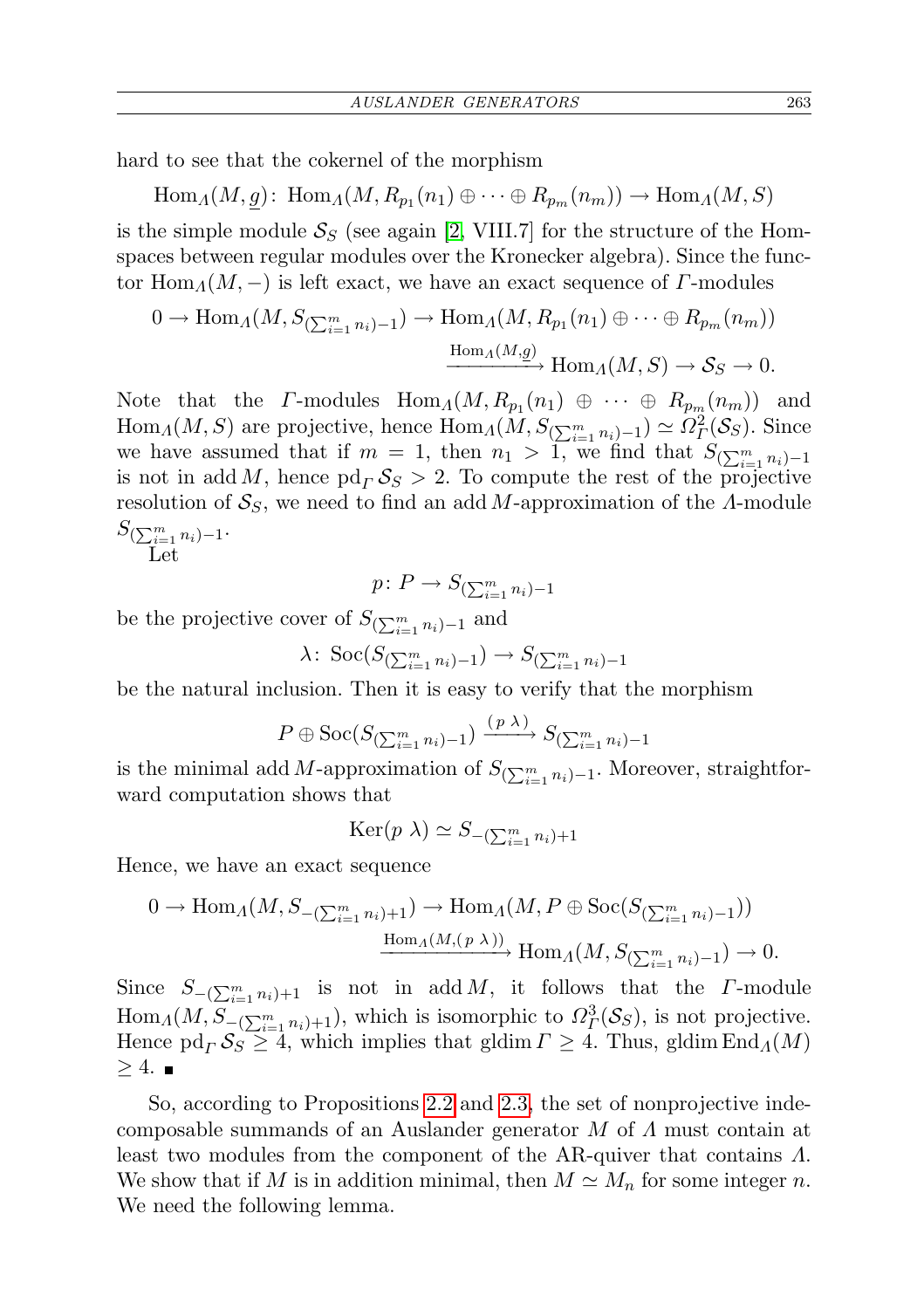## 264 M. LADA

LEMMA 2.4. For any positive integers n and  $k$ , there exists a short exact sequence

$$
0 \to S_{-(n+k+1)}^k \to S_{-(n+k)}^{k+1} \xrightarrow{f_{-(n+k)}} S_{-n} \to 0,
$$

where the morphism  $f_{-(n+k)}$  has the following property: if X is an indecomposable  $\Lambda$ -module which is not isomorphic to  $S_{-(n+i)}$  for  $i = 0, \ldots, k-1$ , then any morphism  $f: X \to S_{-n}$  factors through  $f_{-(n+k)}$ .

*Proof.* We prove the claim using induction on k. Let  $k = 1$ . Then the almost split sequence

$$
0 \to S_{-(n+2)} \to S_{-(n+1)}^2 \to S_{-n} \to 0
$$

has the desired properties, so we can choose  $f_{-(n+1)}$  to be the minimal right almost split morphism ending at  $S_{-n}$ . Assume that for  $k = l$  there exists a short exact sequence

$$
0 \to S_{-(n+l+1)}^l \xrightarrow{g} S_{-(n+l)}^{l+1} \xrightarrow{f_{-(n+l)}} S_{-n} \to 0,
$$

with the property described in the statement of the lemma. Let

$$
0 \to S_{-(n+l+2)}^{l+1} \to S_{-(n+l+1)}^{2(l+1)} \xrightarrow{\epsilon} S_{-(n+l)}^{l+1} \to 0
$$

be the direct sum of  $l + 1$  copies of the almost split sequence ending at  $S_{-(n+l)}$ . Then there exists a morphism  $h: S^l_{-(n+l+1)} \to S^{2(l+1)}_{-(n+l+1)}$  such that  $\epsilon \circ h = g$ . Viewing these morphisms over the Kronecker algebra H, and using the fact that dim<sub>k</sub> Hom<sub>H</sub>(S<sub>−(n+l+1)</sub>, S<sub>−(n+l+1)</sub>) = 1, we conclude that h is a split monomorphism. Hence, we obtain the following pullback diagram:



It is easy to verify, from the above commutative diagram, that the morphism  $f_{-(n+l+1)}$  has the desired factorization property.  $\blacksquare$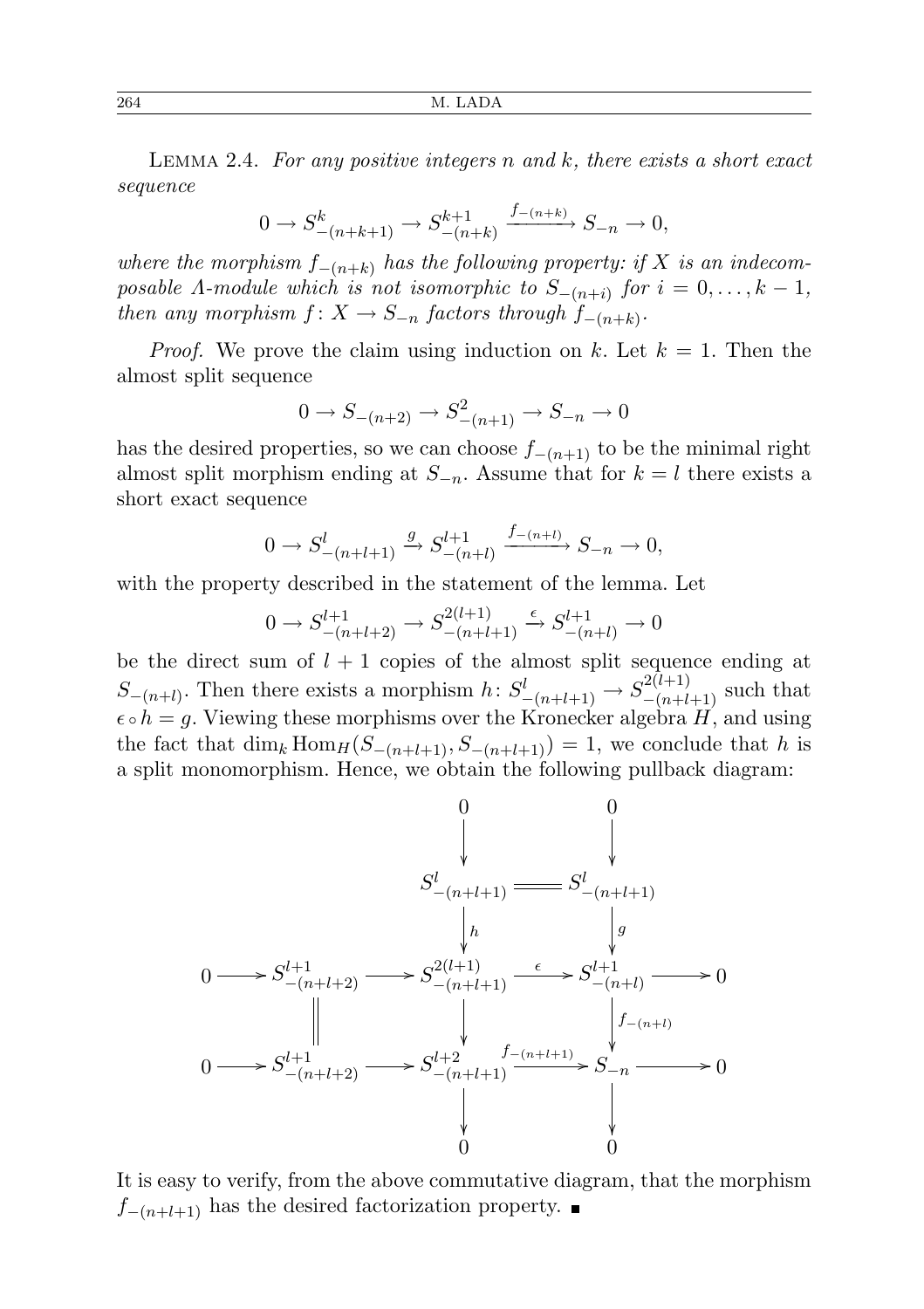We are now ready to prove that the A-modules  $M_n = A \oplus S_n \oplus S_{n+1}$ , for  $n \in \mathbb{Z}$ , form a complete set of nonisomorphic minimal Auslander generators of Λ.

THEOREM 2.5. Let M be a minimal Auslander generator of  $\Lambda$ . Then M is isomorphic to  $M_n = \Lambda \oplus S_n \oplus S_{n+1}$  for some integer n.

Proof. Let

$$
M = \Lambda \oplus M_1 \oplus \cdots \oplus M_s,
$$

where  $M_i$  is indecomposable nonprojective for  $i = 1, \ldots, s$ . In view of Propositions [2.2](#page-4-0) and [2.3](#page-5-0) the set of the indecomposable nonprojective direct summands of M must contain at least two modules from the component of the AR-quiver of  $\Lambda$  that contains  $\Lambda$ . So we can assume that  $M_1 \simeq S_m$  and  $M_2 \simeq S_n$ , where n and m are such that  $n < m$ , and if one of the modules  $M_i$ , for  $i = 3, \ldots, s$ , is isomorphic to  $S_l$ , then  $l < n$ . Let i be an integer such that  $m - 2i < -1$  and consider the module

$$
\widetilde{M} = \Lambda \oplus \tau^i(M_1 \oplus \cdots \oplus M_s).
$$

By Corollary [1.2,](#page-1-1) we see that  $\widetilde{M}$  is also a minimal Auslander generator. Moreover,

$$
\tau^i M_1 \simeq \tau^i S_m \simeq S_{m-2i}, \quad \tau^i M_2 \simeq \tau^i S_n \simeq S_{n-2i}.
$$

Set  $m - 2i = m'$  and  $n - 2i = n'$ . Then  $n' < m' < -1$ . In order to prove the claim of the theorem, we compute a projective resolution of the simple End<sub>Λ</sub>(M)<sup>op</sup>-module  $S_A$  that corresponds to Λ. We show that pd  $S_A \leq 3$  if and only if  $m' = n' + 1$ .

We first need to compute an add  $\widetilde{M}$ -approximation of rad  $\Lambda = S_{-1}$ . Let

$$
0 \to S_{m'-1}^{-(m'+1)} \to S_{m'}^{-m'} \xrightarrow{f_{m'}} S_{-1} \to 0
$$

be the short exact sequence that we get from Lemma [2.4](#page-8-0) for  $n = -1$  and  $k = -m' + 1$ . Then, by the choice of m', the morphism  $f_{m'}$  is a right add M-approximation of  $S_{-1}$ . Hence, applying the functor  $\text{Hom}_{\Lambda}(\widetilde{M},-)$  to the short exact sequence above, we get the short exact sequence

$$
0\to\operatorname{Hom}\nolimits_{\Lambda}(\widetilde{M}, S_{m^{\prime}-1}^{-(m^{\prime}+1)})\to \operatorname{Hom}\nolimits_{\Lambda}(\widetilde{M}, S_{m^{\prime}}^{-m^{\prime}})\to \operatorname{Hom}\nolimits_{\Lambda}(\widetilde{M}, S_{-1})\to 0.
$$

But  $S_{-1} = \mathfrak{r}_A$  and the natural inclusion  $i: S_{-1} \to A$  is the right almost split morphism ending at  $\Lambda$ , so we have a short exact sequence

$$
0 \to \text{Hom}_A(\widetilde{M}, S_{-1}) \to \text{Hom}_A(\widetilde{M}, A) \to S_A \to 0.
$$

Moreover,  $\Lambda$  and  $S_{m'}$  are in add  $\widetilde{M}$ , which implies that  $\text{Hom}_{\Lambda}(\widetilde{M}, \Lambda)$  and  $\text{Hom}_{\Lambda}(\widetilde{M},S_{m'}^{-m'})$  are projective  $\text{End}_{\Lambda}(\widetilde{M})^{\text{op}}$ -modules. Hence,

$$
\operatorname{Hom}_\Lambda(\widetilde{M}, S_{m'-1}^{-(m'+1)}) = \Omega^2_{\operatorname{End}_\Lambda(\widetilde{M})^{\rm op}}(\mathcal{S}_\Lambda).
$$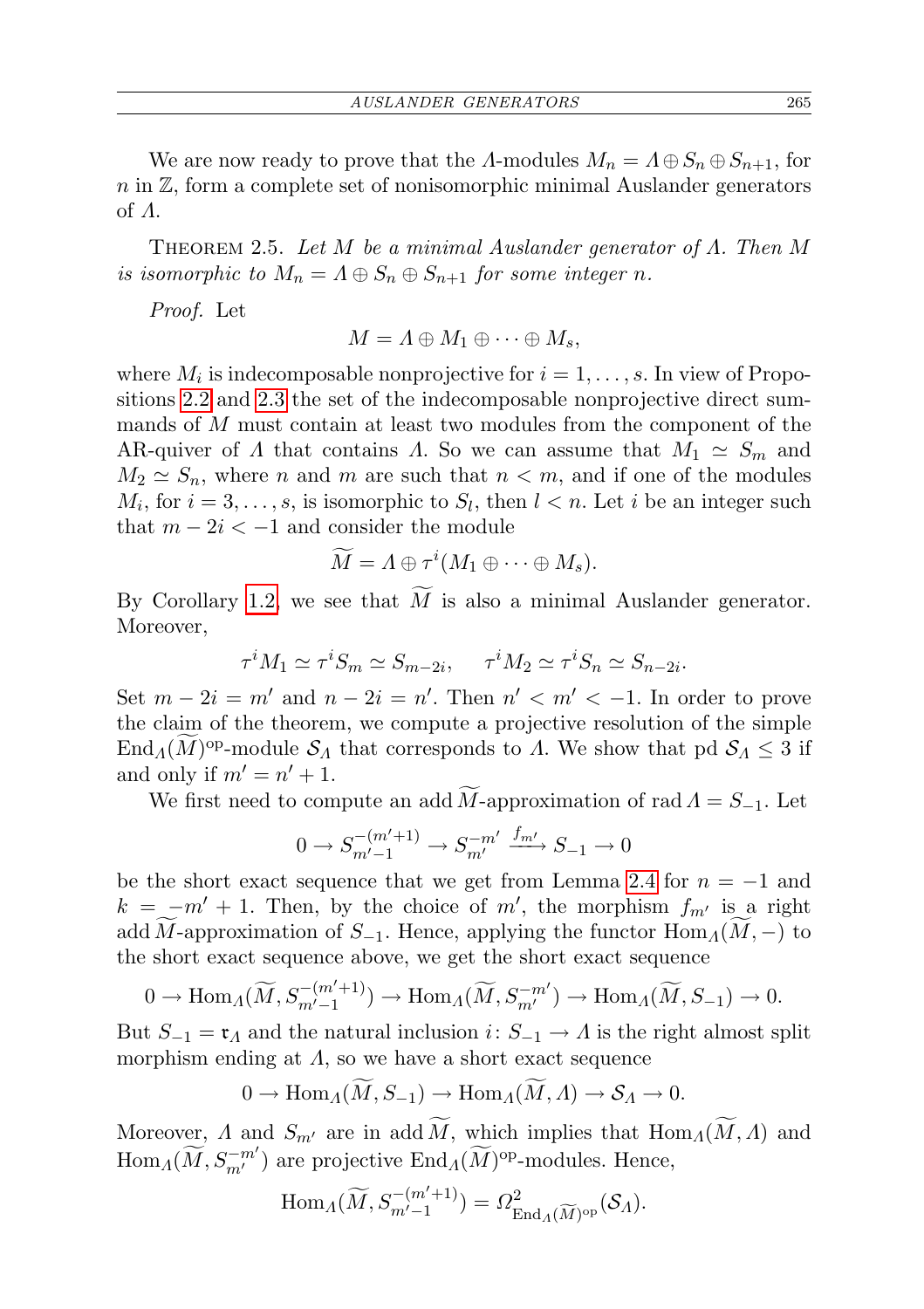Now, assume that  $S_{m'-1}$  is not in add M. We will show that this assumption leads to a contradiction. To continue the projective resolution of  $S_A$ , we need to compute a right add M-approximation of  $S_{m'-1}$ . Let

$$
0 \to S_{n'-1}^{m'-n'-1} \to S_{n'}^{m'-n'} \xrightarrow{f_{n'}} S_{m'-1} \to 0
$$

be the short exact sequence that we get from Lemma [2.4](#page-8-0) for  $n = -(m' - 1)$ and  $k = m' - n' - 1$ . Then, by the choice of m' and n', the morphism  $f_{n'}$  is a right add M-approximation of  $S_{m'-1}$ . Hence, applying the functor  $\text{Hom}_{\Lambda}(M, -)$ , we get the short exact sequence

$$
0 \to \text{Hom}_{\Lambda}(\widetilde{M}, S^{m'-n'-1}_{n'-1}) \to \text{Hom}_{\Lambda}(\widetilde{M}, S^{m'-n'}_{n'}) \to \text{Hom}_{\Lambda}(\widetilde{M}, S_{m'-1}) \to 0.
$$

Since  $S_{n'}$  is in add  $\widetilde{M}$ , the  $\text{End}_{\Lambda}(\widetilde{M})^{\text{op}}$ -module  $\text{Hom}_{\Lambda}(\widetilde{M}, S_{n'}^{m'-n'})$  is projective. Hence,

$$
\operatorname{Hom}_{\Lambda}(\widetilde{M}, S^{m'-n'-1}_{n'-1})^{-(m'+1)} = \Omega^3_{\operatorname{End}_{\Lambda}(\widetilde{M})^{\operatorname{op}}}(\mathcal{S}_{\Lambda}).
$$

Since M is an Auslander generator, we find that gldim End  $\Lambda(M)^{op} = 3$ , so pd<sub>End<sub>A</sub>( $\widetilde{M}$ )<sup>op</sup>  $S_A \leq 3$ . Hence, Hom<sub>A</sub>( $\widetilde{M}$ ,  $S_{n'-1}^{m'-n'-1}$ </sub>  $\binom{m'-n'-1}{n'-1}$ <sup>-(m'+1)</sup> is projective, which implies that  $S_{n'-1}$  is in add  $\widetilde{M}$ . But then  $\widetilde{M}$  contains as direct summands the modules  $S_{n'-1}$ ,  $S_{n'}$  and  $S_{m'}$ , which contradicts the minimality of M, since the module  $M_{n'-1} = \Lambda \oplus \mathcal{S}_{n'-1} \oplus S_{n'}$  is already an Auslander generator.

Hence, the A-module  $S_{m'-1}$  is in add  $\widetilde{M}$ , and since  $\widetilde{M}$  is a minimal Auslander generator, we have  $m' = n' + 1$ ,

$$
M \simeq \Lambda \oplus S_{n'} \oplus S_{n'+1} \simeq M_{n'},
$$

and then

$$
M \simeq \Lambda \oplus S_n \oplus S_{n+1} \simeq M_n. \blacksquare
$$

We end the paper with a remark on the number of nonprojective indecomposable direct summands of the minimal Auslander generators of Λ. In [\[10\]](#page-12-8), Rouquier proved that for a selfinjective algebra A with repdim  $A = 3$ , the number  $m$  of nonprojective indecomposable direct summands of an Auslander generator M is at least half of the number of isomorphism classes of simple A-modules n. In [\[3\]](#page-12-5), Dugas improved this result by showing that  $m \geq (2/3)n$ , and if, in addition, A is weakly symmetric or of Loewy length three, then  $m \geq n$ . In the case of the exterior algebra  $\Lambda$  in two variables that we studied here, we have  $m = 2$ , that is, twice the number of simple Λ-modules, for all minimal Auslander generators. This fact might suggest that the bounds given by Dugas can be further improved. Moreover, a natural question is whether the number of nonprojective indecomposable direct summands is the same for all minimal Auslander generators, for any Artin algebra.